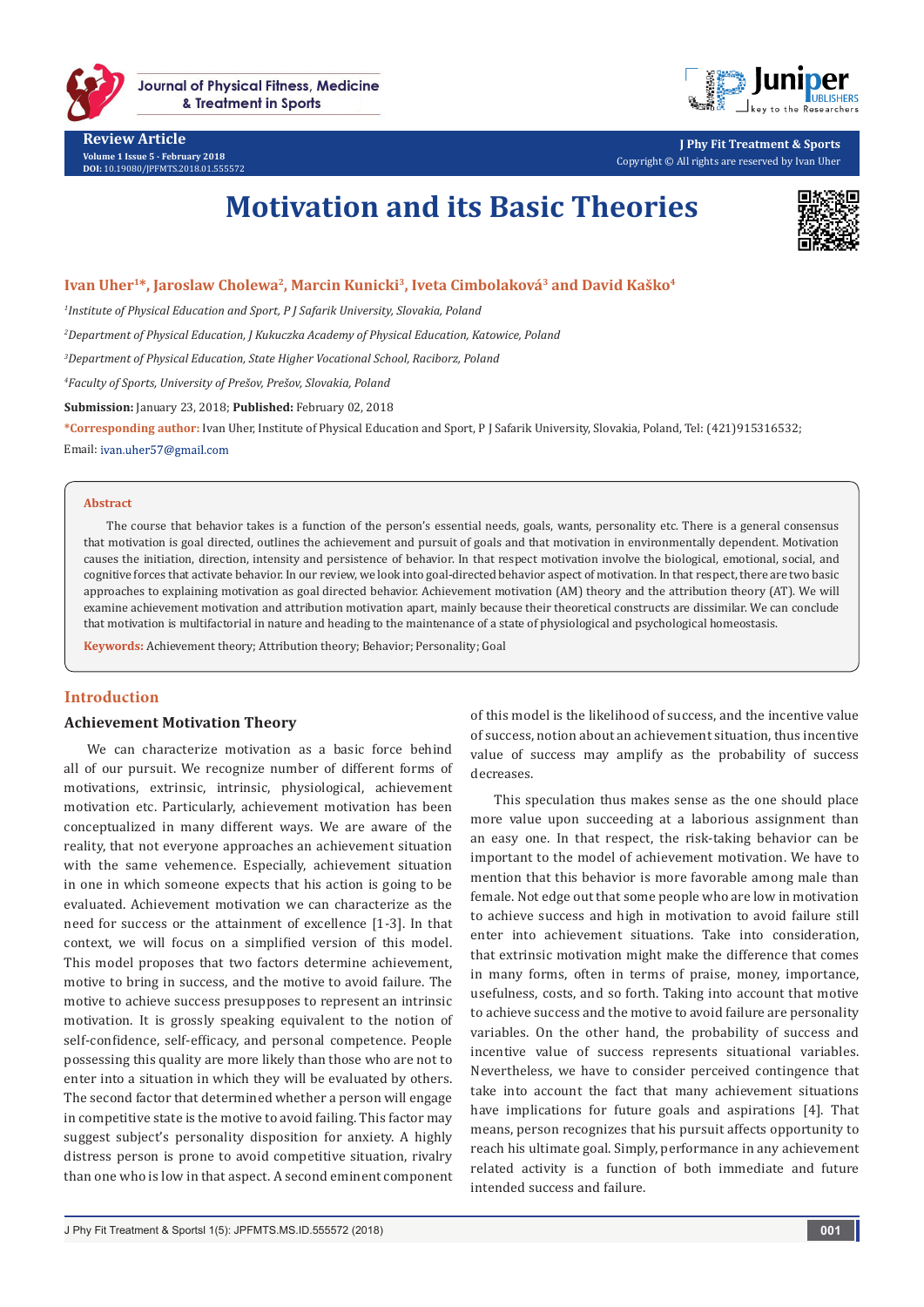Thus, someone who feels that his future opportunities depend upon present performance will reveal a greater desire to achieve, that is future success is tied to present achievement [5]. However, is very difficult to predict success based on personality alone. It is true that a number of studies have found that higher levels of achievements are associated with superior performance [6-8]. Some studies found relationship between performance and achievement, but only in the early stages of learning, but thereafter, differences in achievement disappear [9,10]. Subjects initially high in achievement become bored with the relatively easy task and their motivation decreases. Conversely, subjects initially low in achievement are motivated by their unexpected success, and hence achievement motivation increases. Ryan et al. [11] in his study found that in a noncompetitive situation, low motivated subjects perform better than high achievement subjects, but in a competitive situation the opposite is true. Authors concluded that anxious individuals tend to do well in a relaxed, nonthreatening environment, but not in a pressure paced competitive situation.

Competition enhance the performance of high achievement subjects while if cause a decrement in the performance of low achievement subjects. Despite of that, it seems unlikely that performance can be predicted solely on the basis of achievement model. However, achievement model can be real value of measuring achievement in predicting long term patterns of motivation, not in predicting success in a specific event. Gebauer [12] coming to recognize that the critical factor that differentiates high and low achievement individuals is self-confidence and self-esteem. Individuals lacking in self-confidence tend to avoid social evaluation situations, while those high in self-confidence enthusiastically engage in achievement situations. We can meditate that achievement motivation is closely linked to the concepts of self-confidence and self-esteem. Self-confidence seems to be synonymous with concepts of personal competence and self-efficacy [13]. Bandura [14] has proposed a model of selfefficacy that states that self-efficacy is enhanced by successful performance, vicarious experience, verbal persuasion, and emotional arousal. The most important of these four factors is successful performance. Successful performance raises expectation for future success. Failure lowers these expectations. Once strong feeling of self-efficacy developed through repeated success, occasional failures will be of small consequence. In that respect assist subject in successfully performing the tusk can will be crucial. The subject is not allowed to fail.

As a result of repeated success, strong feelings of selfefficacy develop. Bandura [15] predicts that self-efficacy leads to increased performance. This theory suggests that achievement can be enhanced through repeated experience of success. In that respect, we should help subject develop his/her motivation by making sure he is not confronted with repeated failure. When the importance of "winning" is de-emphasized and success viewed in terms of effort and improvement, situation can be a positive experience for partaker. We did not discuss

ego involvement that demonstrates superior abilities. Where, ego involved individuals are driven to succeed to outperform others, and their feelings of success depend on maintaining selfworth and avoiding failure. This setting brings about different goals, conceptions of ability, and responses to difficulty. They also promote different patterns of information seeking. They are more interested in information about social comparisons, assessing their ability relative to others. In this respect, we can conclude that positive reinforcement and avoidance of failure a delicate balance of both approach and avoidance motivation may lead to a more well-rounded successful outcome. One of the weaknesses of this model is that it does not provide an account of the processes responsible for the link between achievement goals and performance.

#### **Attribution Theory of Motivation**

The key element in attribution theory is perception. When person is asked, to what do you attribute your success? He is being asked for his perception. The fact that his perception of why he is successful may be completely erroneous is beside the point. Attribution theory is a cognitive approach to motivation. One of the primary assumptions of attribution theory is that people will interpret their environment in such a way as to maintain a positive self-image. Intention of every human being is to explain his or her own actions in terms of their perceived causes. Thus, we can view attribution theory as a layman's theory of perceived motivation. Most of the research Harvey et al. [16] that uses attribution theory deals with understanding when and why people select certain categories of attribution. The attributions that subject's select reveal his motivational structure. Furthermore, helping subject to change his, perception can have a significant impact on his motivation to achieve. For this reason, achievement and attribution theory are very closely related [17]. According to Graham [18] outcomes are attributed to the person (personal force) or the environment (environment force) or to both. Effective personal force is composed of the factors ability and trying (effort). Trying in turn is composed of the factors intention and exertion. Intention is the qualitative component and represents what the person is trying to do, while exertion is the qualitative component and represents how much effort is expended.

Where ability and the environment force factor of task difficulty interact to yield, a separate dimension referred to as can or cannot. Nevertheless, highly unstable factor of luck also enters into many attribution situations. Luck is a variable environmental factor that can favorably or unfavorably change an outcome in an unsystematic way. However, we must take into consideration that what one person calls luck another person may call ability. All of above mentioned factors (trying, ability, task difficulty, and luck) combined result in a behavioral outcome, to which and individual attributes a cause. Therefore, relationship between the personal and environmental components of causation can be additive. Persons, who exhibit external control, tend to attribute their outcome to outside forces such as fate, chance, and other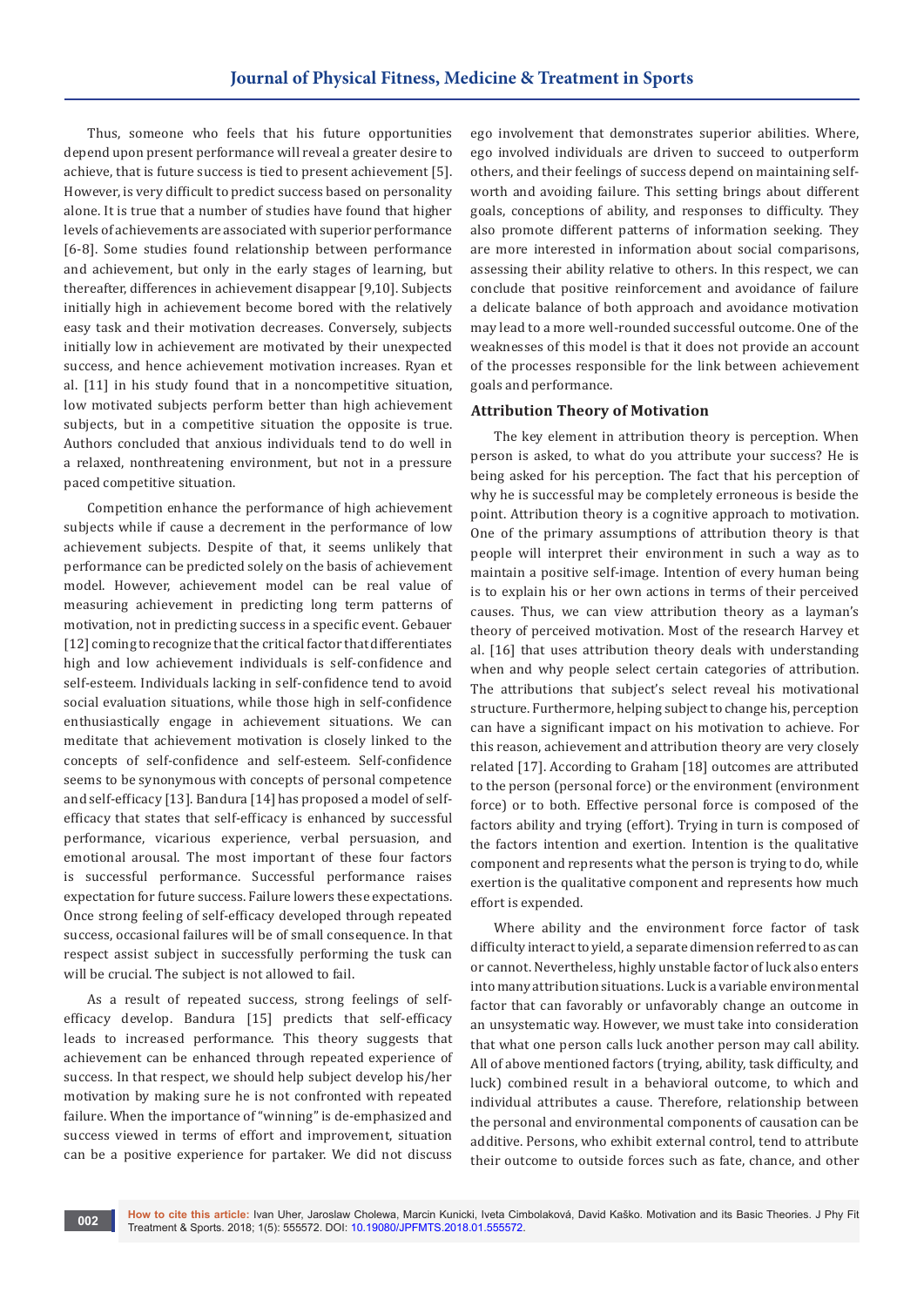people. Those who exhibit internal control tend to believe their behaviors influence outcomes. Anyway, both ability and effort are internal or personal in nature, ability is relatively unchanging or stable, while effort is constantly changing or unstable. Another category for classifying attribution is controllability. A controllable attribution is one in which the persons' perception is under his or her control. An uncontrollable attribution is not. We have to recognize that the kinds of attribution people make are based upon a socialization process.

Socialization plays an important part in the emphasis that we place on attributions. Attributions depend on what we learn to value. Further, we can predict future expectations about performance based on the kinds of attributions person gives for his present performance. If the person attributes a failure to bad luck, he or she is saying that things may be different next time. But if the failure is attributed to a lack of ability, the person is saying that the result will be the same next time. So much as, in need achievement situations, some people act as if events are out of their control, that failure is inevitable. The subject who displays these characteristics in competitive situations is suffering from learned helplessness [19]. Person who show a deterioration of performance under the threat of failure tend to attribute his failure to stable factor, such as lack of ability. Those who show enhanced performance under the threat of failure tend to choose unstable factors such as luck of lack of effort. Therefore, helping person to change his attribution may be more beneficial than merely manipulating success. This does not mean that experiencing success is not important. It is. But performance and self-efficacy can also be enhanced by helping person to make confidence building or protecting attributions.

People are assumed to follow logic when they make attributions to behavioral outcome. However, evidence suggests that people are not always entirely logical in making causal attribution for their behavior. Instead of making logical attributions, they often make blatantly self-serving ones. In this regard, a person might attribute success to internal causes and failure to external causes [20]. However, Carron [21] noted that subjects tended to view lack of effort as an external attribution rather than an internal one. Baumeister [22] suggesting that the attribution process, is probably neither purely logical nor purely illogical (self-serving). Rather, the disposition to use a self-serving strategy is within each individual to some degree. Some people will rarely use it, others may find it comforting to reject personal responsibility for outcome in order to protect own ego. Therefore, we should learn to accept responsibility for our own outcomes, but not at the expense of our own selfconfidence. It is appealing to assume that extrinsic reward can enhance motivation. Research on attribution theory [23] has led to the conclusion that extrinsic rewards can damage our intrinsic desire to compete.

Fiske et al. [24] argue that it must be due to the added incentive to extrinsic motivation. In other words, intrinsic motivation and extrinsic motivation combine to create need

achievement. More specifically it has been argued that the relationship between intrinsic and extrinsic motivation is multiplicative, not additive. That is, extrinsic rewards can either add to or detract from intrinsic motivation. Berliner, Calfee [25] theorizing that extrinsic rewards can affect intrinsic motivation in two ways. The first, when person come to perceive that his behavior is controlled by external forces, he responds with decreased level of intrinsic motivation. The second, effect of extrinsic motivation is informational in nature and results in an increase in intrinsic motivation. Not but that, [26,27] research suggests that an internal locus of control is better than an external locus of control. In completion, LeUnes [28] demonstrated that internals demonstrate less performance disruption under stress than externals and are better able to use task centered coping behaviors.

#### **Conclusion**

In our review two basic theories of motivation were discussed, model based upon the motive to succeed and the motive to avoid failure. In conclusion, we make attempt to bring together all above mentioned principles and applications. People's motive to achieve and their fear of failure are the primary factors determining whether they will approach or avoid and achievement situation. The probability of success and incentive value of success is factors that influence subject achievement. Person who is low in motive to achieve success and high in motivation to avoid failure should be guided into situation of high or low probability of success. If future opportunity depends upon present performance, the subject's achievement can be either enhance or diminished. It will be enhanced if the motive to succeed is greater than the motive to avoid failure. The real value of measuring achievement is in predicting long-term patterns of motivation, not in predicting success in a specific event. Also, self-efficacy, and hence achievement motivation, can be developed through execution of mastery.

Attributions that person select to explain his outcomes reveal much about our motivational structures. An internal locus of control is preferred to an external locus of control. The kinds of attributions that person makes for success and failure are closely associated with our emotions. According to the co variation principle, outcomes that agree with the performance of other usually result in external attributions, while outcomes that disagree usually result in internal attributions. We are tending to give stable attributions in response to unexpected outcomes. Attributing failure to an internal-stable cause is potentially damaging to person self-esteem. More so, attributing success to an internal-stable cause such as ability is good for a persons' self-esteem. Many times, we are not completely logical in our attributions, therefore often engaging in illogical or egoenhancing strategies to explain events. Base on above mention we can conclude, that development of a persons' motivation is ultimate goal.

In that context, intrinsic motivation such as (interest, challenge, learning, meaning, purpose etc.) extrinsic (money,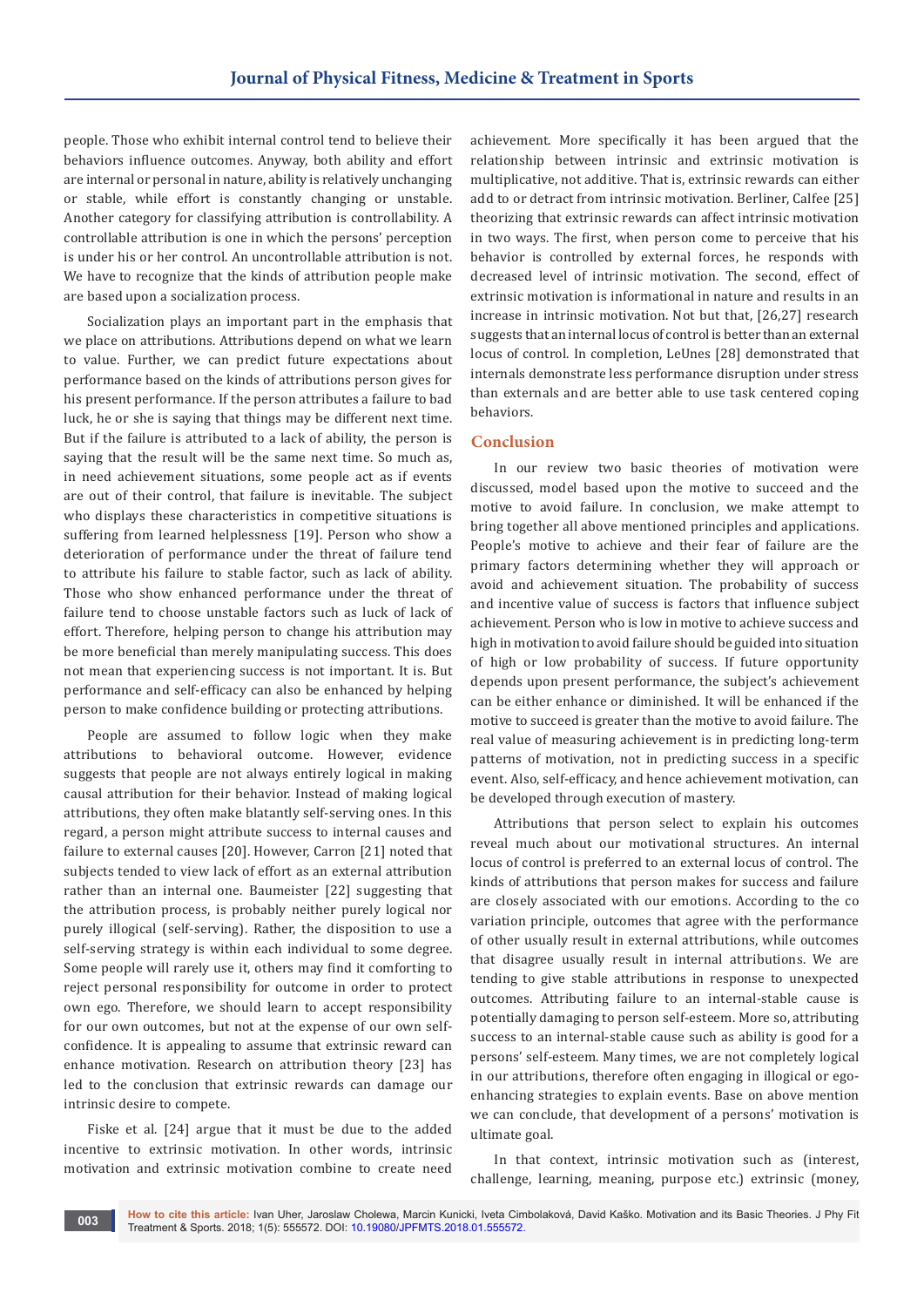fame, awards, praise, status, opportunities, social aspect, deadlines, bribes, threats, commitments etc.) personal (power, harmony, achievement, public recognition, security, pleasure, knowledge, authenticity etc.) and interpersonal (copying, rebellion, competition, collaboration, encouragement etc.) motivations are always additive in the nature. Whether motivation impulses are taken directly from the environment or imposed by individuals, there is always a choice to be made, be it conscious or unconscious. Nevertheless, no one can make a subject do anything, a person's perception of reality forms person's motivation. Despite the extensive research on motivation, true human motivation, motivational drive will always be multi factorial in nature. The question remains, how do different types of motivation interact to describe behavior? As long as there is a liberty of choice, it is highly unlikely that any theory of motivation will work for all people. On the conclusion, we believe that there is no master theory that can be applied to every person or situation and as such, the only way to truly understand and motivate person is to simply approach and treat person individually.

#### **References**

- 1. [Atkinson JW \(1957\) Motivation determinants of risk taking behavior.](http://psycnet.apa.org/record/1959-03029-001)  [Psychological Review 64\(6\): 359-372.](http://psycnet.apa.org/record/1959-03029-001)
- 2. [Eccles JS, Wigfield A, Midgley C, Reuman D, MacIver D, et al. \(1993\) Are](https://www.researchgate.net/publication/233896434_Negative_Effects_of_Traditional_Middle_Schools_on_Students%27_Motivation)  [traditional middle grades scholls undrmining the academic motivation](https://www.researchgate.net/publication/233896434_Negative_Effects_of_Traditional_Middle_Schools_on_Students%27_Motivation)  [of early adolescents?. Elementary School J 93\(5\): 552-574.](https://www.researchgate.net/publication/233896434_Negative_Effects_of_Traditional_Middle_Schools_on_Students%27_Motivation)
- 3. [Nicholls JG \(1984\) Achievement motivation: conceptions of ability,](http://psycnet.apa.org/record/1984-28719-001)  [subjective experience, task choice, and performance. Psychological](http://psycnet.apa.org/record/1984-28719-001)  [review 91\(3\): 328-346.](http://psycnet.apa.org/record/1984-28719-001)
- 4. [Weiner B \(1972a\) Attribution theory, achievement motivation and the](http://psycnet.apa.org/record/1973-10105-001)  [educational process. Review of Educational Research 42\(2\): 203-215.](http://psycnet.apa.org/record/1973-10105-001)
- 5. [Weinberg RS, Gould D \(2007\) Foundations of sport and exercise](http://www.humankinetics.com/foundationsofsportandexercisepsychology4e)  [psychology. \(4th edn\) Human Kinetics, USA.](http://www.humankinetics.com/foundationsofsportandexercisepsychology4e)
- 6. Bagozzi RP (1992) The self-regulation of attitudes, intentions and behavior. Social Psychology Quarterly 55(2): 178-204.
- 7. Vallerand RJ, Rousseau FL (2001) Intrinsic and extrinsic motivation in sport and exercise. A review using the hierarchical model of intrinsic and extrinsic motivation. In: RN Singer, HA Hausenblas, CM Janelle Handbook of Sport Psychology (2<sup>th</sup> edn). Pub John Wiley and Sons, USA.
- 8. [De la Pena D \(2004\) Scripture and Sport Psychology. Pub Tyndale](https://www.iuniverse.com/Bookstore/BookDetail.aspx?BookId=SKU-000026281)  [House publishers Illinois pp. 152.](https://www.iuniverse.com/Bookstore/BookDetail.aspx?BookId=SKU-000026281)
- Harackiewicz JM, Hulleman CHH (2010) The importance of Interest: [The role of achievement Goals and Task Values in Promoting the](http://onlinelibrary.wiley.com/doi/10.1111/j.1751-9004.2009.00207.x/abstract)  [Development of Interest. Social and Personality Psychology Compasss](http://onlinelibrary.wiley.com/doi/10.1111/j.1751-9004.2009.00207.x/abstract)  [4\(1\): 42-52.](http://onlinelibrary.wiley.com/doi/10.1111/j.1751-9004.2009.00207.x/abstract)
- 10. [Elliot AJ, Mc Gregor H \(2001\) A 2x2 achievement goal framework.](https://www.ncbi.nlm.nih.gov/pubmed/11300582)  [Journal of Personal and Social Psychology 80\(3\): 501-519.](https://www.ncbi.nlm.nih.gov/pubmed/11300582)
- 11. [Ryan E, Dean E, Lakie WL \(1965\) Competitive and noncompetitive](http://psycnet.apa.org/record/1965-09272-001)  [performance in relation to achievement motive and manifest anxiety.](http://psycnet.apa.org/record/1965-09272-001)  [Journal of Personality and Social Psychology 1\(4\): 342-345.](http://psycnet.apa.org/record/1965-09272-001)
- 12. [Gebauer JE \(2008\) The relationship between self-esteem and](https://www.google.co.in/url?sa=t&rct=j&q=&esrc=s&source=web&cd=1&ved=0ahUKEwiIh_G8jYTZAhXGPo8KHfcvBpsQFggqMAA&url=https%3A%2F%2Forca.cf.ac.uk%2F54777%2F1%2FU585166.pdf&usg=AOvVaw3GoRhnF2KVeSVVIft-eDwn)  [psychological health: Dissertation thesis. Pub Pro Quest pp. 221.](https://www.google.co.in/url?sa=t&rct=j&q=&esrc=s&source=web&cd=1&ved=0ahUKEwiIh_G8jYTZAhXGPo8KHfcvBpsQFggqMAA&url=https%3A%2F%2Forca.cf.ac.uk%2F54777%2F1%2FU585166.pdf&usg=AOvVaw3GoRhnF2KVeSVVIft-eDwn)
- 13. [Pajares F \(1997\) Curent directions in self-efficacy research. In: M](https://www.uky.edu/~eushe2/Pajares/effchapter.html)  [Maehr, PR Pintrich \(Edn\): Advances in motivation and achievement,](https://www.uky.edu/~eushe2/Pajares/effchapter.html)  [Greenwich JAI press 10: 1-49.](https://www.uky.edu/~eushe2/Pajares/effchapter.html)
- 14. [Bandura A \(1977a\) Self-efficacy: Toward a](http://psycnet.apa.org/record/1977-25733-001) unifying theory of [behavioral change. Psychological Review](http://psycnet.apa.org/record/1977-25733-001) 84(2): 191-215.
- 15. [Bandura A \(1978b\) Reflections on self-efficacy. Advances in Behavioral](https://www.sciencedirect.com/science/article/pii/0146640278900127)  [Research and Therapy](https://www.sciencedirect.com/science/article/pii/0146640278900127) 1(4): 237-269.
- 16. [Harvey JH, Ickes W, Kidd FR \(1978\) New Directions in Attribution](https://www.questia.com/library/7962570/new-directions-in-attribution-research)  [Research. Pub Lawrence Erlbaum Association 2: 420.](https://www.questia.com/library/7962570/new-directions-in-attribution-research)
- 17. [Weiner B \(1985b\) An attributional Theory of Achievement Motivation](http://www.springer.com/in/book/9781461293705)  [and Emotionn: Psychological Review.](http://www.springer.com/in/book/9781461293705) American Psychological [Association, USA, 92\(4\): 548-573.](http://www.springer.com/in/book/9781461293705)
- 18. [Graham S \(1991\) A review of attribution theory in achievement](https://link.springer.com/article/10.1007/BF01323661)  [context. Educational Psychology Review 3\(1\): 5-39.](https://link.springer.com/article/10.1007/BF01323661)
- 19. [Peterson CH, Maier SF, Seligman P \(1993\) Learned Helplessness:](https://global.oup.com/academic/product/learned-helplessness-9780195044676?cc=in&lang=en&)  A [Theory for the Age of Personal Control. Pub Oxford University Press,](https://global.oup.com/academic/product/learned-helplessness-9780195044676?cc=in&lang=en&)  [USA.](https://global.oup.com/academic/product/learned-helplessness-9780195044676?cc=in&lang=en&)
- 20. [Fontaine G \(1975\) Causal attribution in simulated versus real](http://psycnet.apa.org/buy/1976-09852-001)  [situations: When are people logical, and when are they not?. Journal of](http://psycnet.apa.org/buy/1976-09852-001)  [Personality and Social Psychology 32\(6\): 1021-1029.](http://psycnet.apa.org/buy/1976-09852-001)
- 21. [Carron AV \(2008\) Social Psychology of Sport: An experimental](http://link.sandiego.edu/portal/Social-psychology-of-sport--an-experimental/3nRXOALZtXI/)  [Approach. Virginia university publications pp. 101.](http://link.sandiego.edu/portal/Social-psychology-of-sport--an-experimental/3nRXOALZtXI/)
- 22. Baumeister FR, Bushman BJ (2009) Social Psychology and Human Nature (2th edn). Wadsworth publication pp. 429.
- 23. [Forsterling F \(2001\) Attribution: An introduction to Theories, Research](https://mdx.rl.talis.com/items/9C72EC3B-43B6-A263-6A91-D5AE4D19F44C.html)  [and Applications. Psychology press, UK.](https://mdx.rl.talis.com/items/9C72EC3B-43B6-A263-6A91-D5AE4D19F44C.html)
- 24. [Fiske ST, Gilbert TD, Lindzey G \(2010\) Handbook of social psychology](http://onlinelibrary.wiley.com/book/10.1002/9780470561119)  [\(5th edn\). Wiley Publishers 1: 268-316.](http://onlinelibrary.wiley.com/book/10.1002/9780470561119)
- 25. Berliner CD, Calfee CR (2004) Handbook of Educational Psychology. Routledge Publishers Company, UK.
- 26. [Phillips JM, Gully SM \(1997\) Role of goal orientation, ability, need for](https://www.researchgate.net/publication/232604932_Role_of_Goal_Orientation_Ability_Need_for_Achievement_and_Locus_of_Control_in_the_Self-Efficacy_and_Goal-Setting_Process)  [achievement, and locus of control in the self-efficacy and goal-setting](https://www.researchgate.net/publication/232604932_Role_of_Goal_Orientation_Ability_Need_for_Achievement_and_Locus_of_Control_in_the_Self-Efficacy_and_Goal-Setting_Process)  [process. Journal of Applied Psych 82\(5\): 792-802.](https://www.researchgate.net/publication/232604932_Role_of_Goal_Orientation_Ability_Need_for_Achievement_and_Locus_of_Control_in_the_Self-Efficacy_and_Goal-Setting_Process)
- 27. Lefcourt MH (1984) Research with the locus of control construct: Extensions and Limitations. Academic press 3: 407.
- 28. LeUnes AD (2008) Sport Psychology (4<sup>th</sup> edn). Pub Psychology press, Pennsylvania State University, USA.